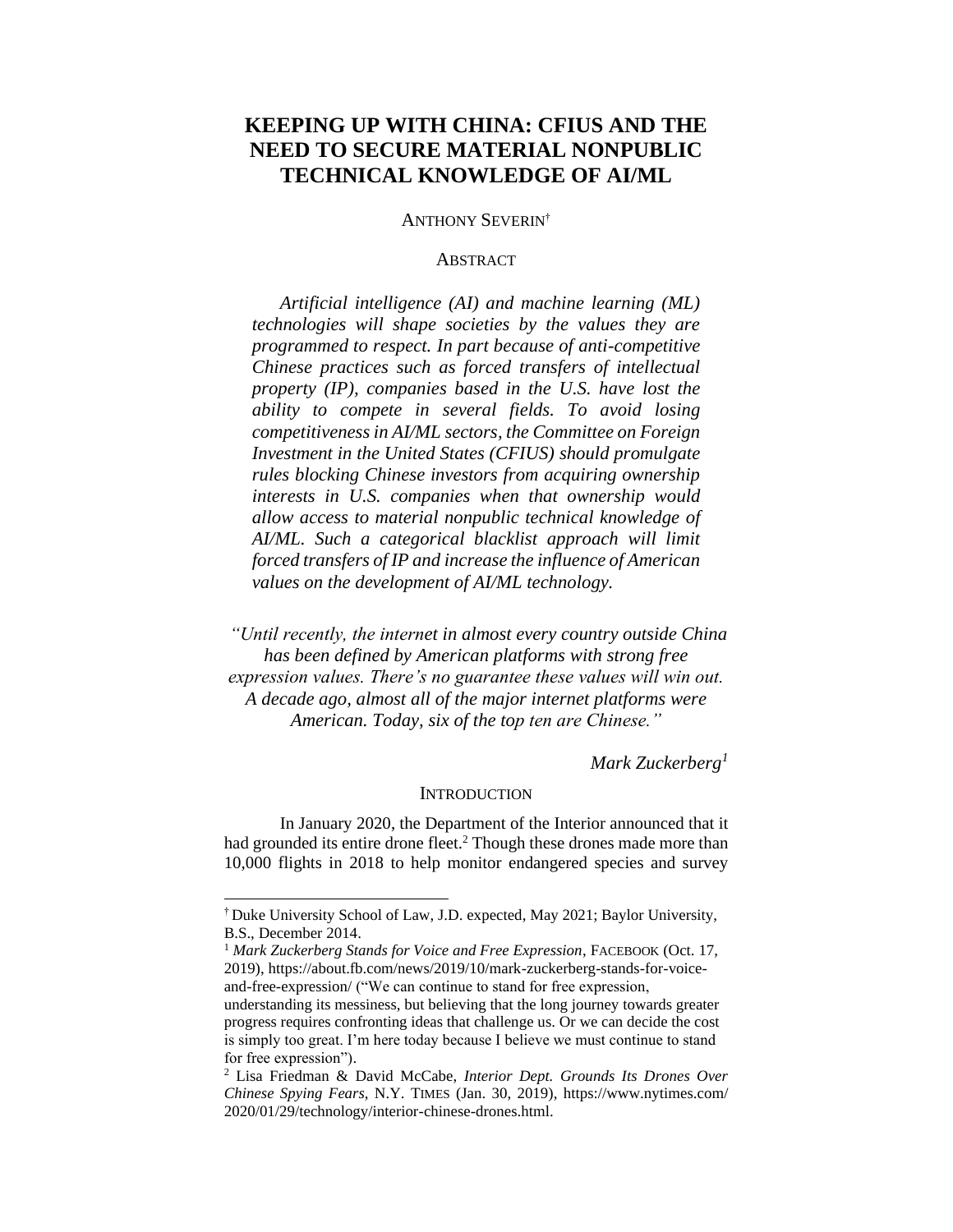federal land (among other uses), $3$  the department grounded the fleet over concerns that the drones' Chinese manufacturers might have backdoors or data collection functions which enable cyber espionage.<sup>4</sup> The Department had purchased Chinese-manufactured drones mainly because they are recognized as the best in the industry: Chinese-owned companies control more than eighty percent of the market for small unmanned aerial vehicles. <sup>5</sup> Pentagon officials have since remarked on the need for U.S. manufacturers to regain parity with their Chinese counterparts to ensure a "safe and secure supply" of domestically manufactured drones.<sup>6</sup>

<span id="page-1-1"></span><span id="page-1-0"></span>Drones are but one technology with a supply chain that has national security implications for all countries. Acknowledging this, China promulgated the Made in China 2025 ("MIC 2025") strategic initiative, aiming to secure market share in ten industries.<sup>7</sup> These industries include next-generation information technology, robotics, aerospace and aviation equipment, and new energy vehicles, among others.<sup>8</sup> The Chinese government subsidizes companies in these fields when they achieve certain goals such as localizing intellectual property (IP).<sup>9</sup>

China's goal of localizing IP has implications for the U.S. and its allies in part because of the way China uses foreign direct investment (FDI) to accomplish this goal.<sup>10</sup> The Chinese government frequently invests in foreign companies with substantial IP assets, <sup>11</sup> either directly or through a state-owned enterprise (SOE). This investment gives the government access to proprietary information and technical know-how, which it may then transfer to all Chinese companies. An example of a "forced IP transfer," this process gives a competitive advantage to Chinese producers relative to their U.S.-based counterparts because the profit motive that would drive protection of IP assets does not apply to SOEs. China has begun to use this ability to distort the market to its strategic advantage.

American responses to forced IP transfers have ramped up. In 2018, the U.S. Trade Representative (USTR) issued a two-tiered list of

<sup>3</sup> U.S. DEP'T OF THE INTERIOR, UNMANNED AIRCRAFT SYSTEMS (UAS) PROGRAM 2018 USE REP. 4 (2019).

<sup>4</sup> Friedman & McCabe, *supra* not[e 2.](#page-0-0)

<sup>5</sup> Lukas Schroth, *Drone Manufacturer Market Shares: DJI Leads the Way in the US*, DRONE INDUSTRY INSIGHTS (Sept. 26, 2019), [https://www.droneii.com/](https://www.droneii.com/%20drone-manufacturer-market-shares-dji-leads-the-way-in-the-us)  [drone-manufacturer-market-shares-dji-leads-the-way-in-the-us.](https://www.droneii.com/%20drone-manufacturer-market-shares-dji-leads-the-way-in-the-us)

<sup>6</sup> Transcript, Ellen M. Lord, *Undersecretary of Defense Lord Holds Press Briefing on Acquisition Reform and Innovation* (Aug. 26, 2019), [https://www.defense.gov/Newsroom/Transcripts/Transcript/Article/1944326/un](https://www.defense.gov/Newsroom/Transcripts/Transcript/Article/1944326/undersecretary-of-defense-lord-holds-press-briefing-on-acquisition-reform-and-i/) [dersecretary-of-defense-lord-holds-press-briefing-on-acquisition-reform-and-i/.](https://www.defense.gov/Newsroom/Transcripts/Transcript/Article/1944326/undersecretary-of-defense-lord-holds-press-briefing-on-acquisition-reform-and-i/) <sup>7</sup> WAYNE M. MORRISON, CONG. RESEARCH SERV., IF10964, THE MADE IN CHINA

<sup>2025</sup> INITIATIVE: ECONOMIC IMPLICATIONS FOR THE UNITED STATES 2 (2019).

<sup>8</sup> U.S. Chamber of Commerce, MADE IN CHINA 2025: GLOBAL AMBITIONS BUILT ON LOCAL PROTECTIONS 10 (2017), [https://www.uschamber.com/sites](https://www.uschamber.com/sites%20/default/files/final_made_in_china_2025_report_full.pdf.)  [/default/files/final\\_made\\_in\\_china\\_2025\\_report\\_full.pdf.](https://www.uschamber.com/sites%20/default/files/final_made_in_china_2025_report_full.pdf.)

<sup>9</sup> *Id.* at 48.

<sup>10</sup> *See* MORRISON, *supra* not[e 7.](#page-1-0)

<sup>11</sup> *Id.*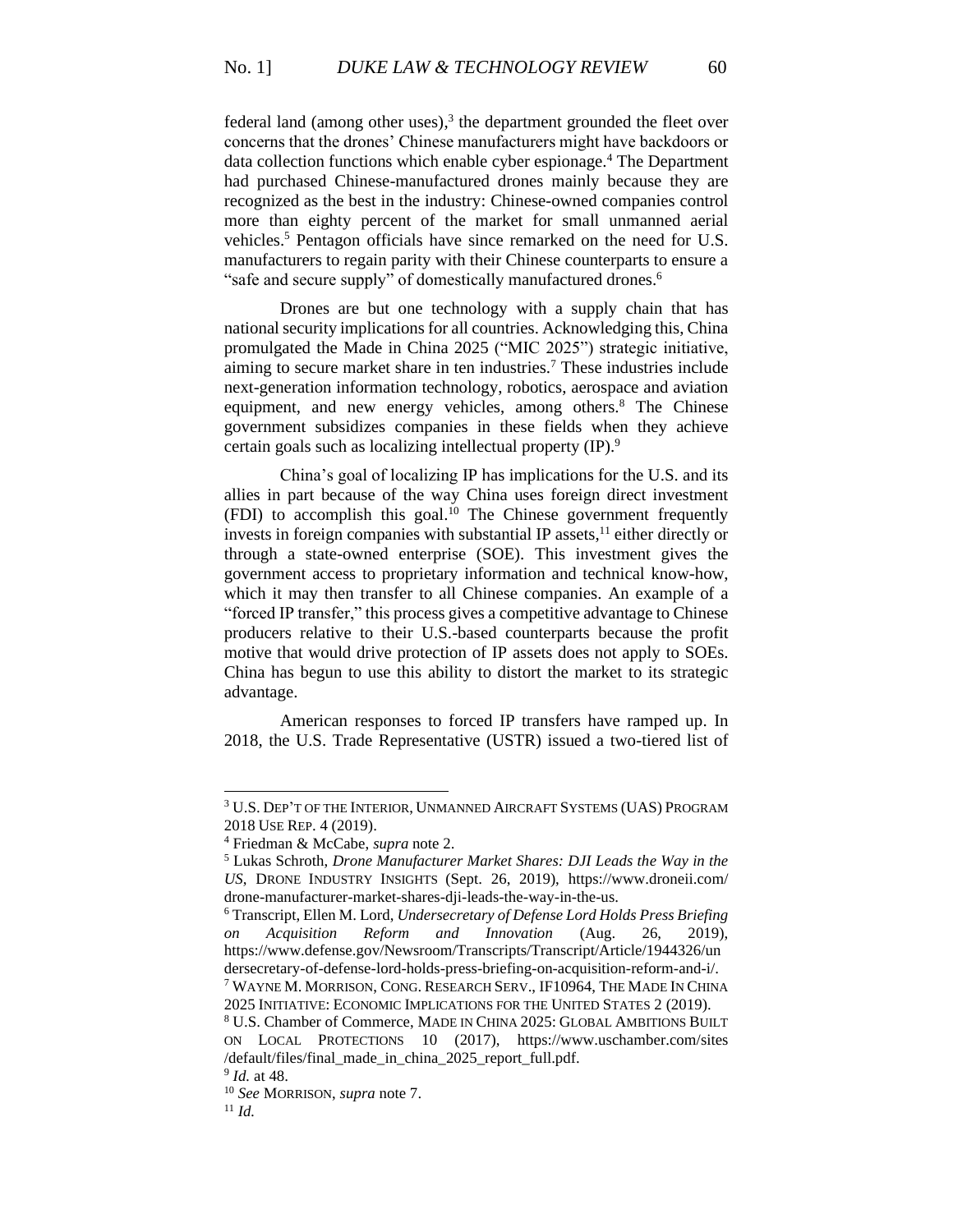products on which it would apply a twenty-five percent tariff.<sup>12</sup> The list targeted products benefitting from the above-described forced transfers of IP.<sup>13</sup> Additionally, Congress enacted the Foreign Investment Risk Review Modernization Act |(FIRRMA), which gave more authority to the Committee on Foreign Investment in the United States (CFIUS) to block certain investments by foreign entities.

Building on these policy reactions, CFIUS should promulgate rules blocking Chinese investors from acquiring ownership interests in U.S. companies when that ownership would allow access to material nonpublic technical knowledge<sup>14</sup> in artificial intelligence  $(AI)$  and machine learning (ML). While this would limit the short-run availability of FDI, failing to address the issue of forced technology transfers may place the U.S. at a permanent technological disadvantage.

## I. BACKGROUND

## *A. AI and National Security*

Failing to maintain parity in ML technologies with other nations would be detrimental to U.S. national security. A simple scenario, feasible with existing technology,<sup>15</sup> illustrates why: an unidentified group creates several hundred "deepfakes"—that is, fake video and audio—which feature Presidential candidates from both political parties making disturbing statements. Social distrust would spread as voters debate whether the videos are real, potentially destabilizing the election cycle or increasing volatility in financial markets. A variety of other more direct military applications of ML technologies are possible, such as impersonating military leadership via natural language processing,<sup>16</sup> pattern recognition which speeds review of intelligence,<sup>17</sup> and use of MLdriven tools in cyber operations.<sup>18</sup> Further, commentators have widely noted the lack of a civilian-military distinction within the country.<sup>19</sup> Nondual-use technology could become dual-use.

<sup>12</sup> *Id.*

<sup>13</sup> *Id.*

<sup>14</sup> *See* 50 U.S.C. § 4565 (a)(4)(D)(i)(1).

<sup>15</sup> *See* John Feffer, *Will a 'Deepfake' Swing the 2020 Election?*, FOREIGN POL'Y FOCUS (Jun. 19, 2019), https://ips-dc.org/deepfake-swing-2020-election/.

<sup>16</sup> 2018 PUBLIC-PRIVATE ANALYTIC EXCHANGE PROGRAM, *AI: Using Standards to Mitigate Risks* 12 (2018),

[https://www.dni.gov/files/PE/Documents/2018\\_AEP-AI.pdf.](https://www.dni.gov/files/PE/Documents/2018_AEP-AI.pdf) <sup>17</sup> *Id.* at 13.

<sup>18</sup> *See* Greg Allen & Taniel Chan, *Artificial Intelligence and National Security* 18 (Jul. 2017), [https://www.belfercenter.org/publication/artificial-intelligence](https://www.belfercenter.org/publication/artificial-intelligence-and-national-security)[and-national-security](https://www.belfercenter.org/publication/artificial-intelligence-and-national-security) (quoting Adm. Mike Rogers, director of the National Security Agency, who suggests that "Artificial Intelligence and machine learning . . . is foundational to the future of cybersecurity").

<sup>19</sup> Andrew P. Hunter et al., *Artificial Intelligence and National Security: The Importance of the AI Ecosystem*, CTR. FOR STRATEGIC AND INT'L STUD. 49 (2018)[,https://csis-prod.s3.amazonaws.com/s3fspublic/publication/181102](https://csis-prod.s3.amazonaws.com/s3fspublic/publication/181102%20_AI_interior.pdf)  [\\_AI\\_interior.pdf.](https://csis-prod.s3.amazonaws.com/s3fspublic/publication/181102%20_AI_interior.pdf)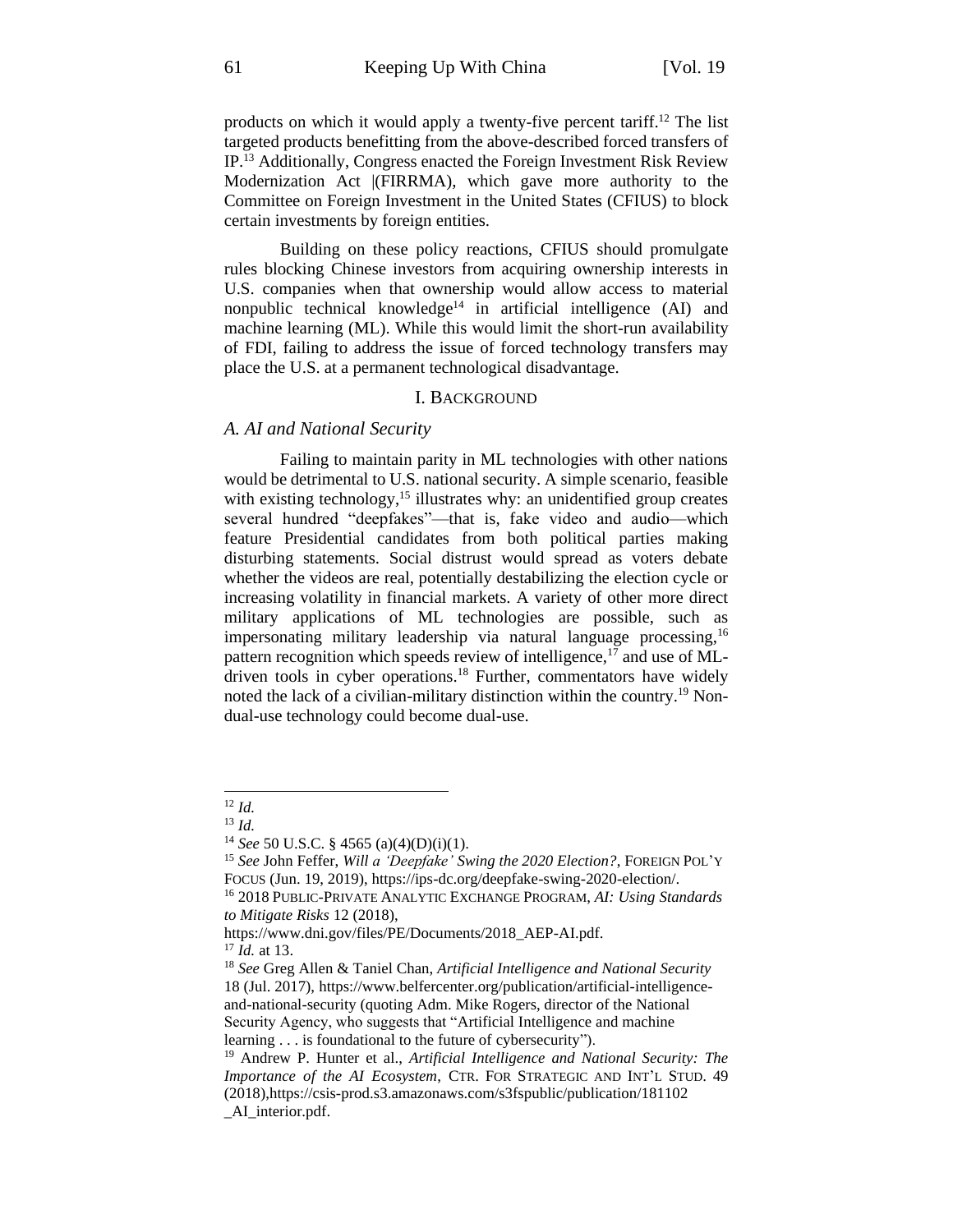Maintaining AI/ML parity may result in solutions to these threats. Automated deepfake detection technology already exists, $20$  with major companies releasing training datasets of deepfaked videos to help improve detection.<sup>21</sup> More importantly, technological parity would ensure that the technology is at least partially shaped by American interests in freedom of expression and privacy rather than by those with interests in maximizing surveillance and control.<sup>22</sup>

AI/ML parity is no guarantee, however, given China's centrally directed efforts and investments made in its pursuit of MIC 2025. China is actively investing in U.S.-based companies with "militarily relevant" ML technical knowledge. <sup>23</sup> From 2010-2017, Chinese-based investors ramped up investment in emerging technologies, participating in \$1.3 billion investments in the field over that time and accounting for 29 percent of Chinese FDI in 2017.<sup>24</sup> IP owned by U.S.-based companies with Chinese investors is at risk of being forcibly transferred. In 2017, the Chinese Cybersecurity Law became effective, requiring certain companies doing business in China to keep certain data on local Chinese-based servers<sup>25</sup> and allow certain government officials full access.<sup>26</sup> This law has raised concerns that firms could be asked to provide source code or other IP to the Chinese government,<sup>27</sup> which would allow the code to be illicitly shared with state-owned enterprises (SOEs).

# *B. AI/ML as Uniquely Critical Technologies*

It is becoming popular to suggest that AI is mostly a buzzword and is not a big deal.<sup>28</sup> Given the failure of other technological buzzwords

<sup>23</sup> *Id.* at 21.

<sup>20</sup> David Guera & Edward J. Delp, *Deepfake Video Detection Using Recurrent Neural Networks*, Video and Image Processing Laboratory at Purdue University (2018)[, https://engineering.purdue.edu/~dgueraco/content/deepfake.pdf.](https://engineering.purdue.edu/~dgueraco/content/deepfake.pdf)

<sup>21</sup> Alex Engler, *Fighting Deepfakes When Detection Fails*, BROOKINGS INSTITUTION (Nov. 14, 2019), [https://www.brookings.edu/research/fighting](https://www.brookings.edu/research/fighting-deepfakes-when-detection-fails/)[deepfakes-when-detection-fails/.](https://www.brookings.edu/research/fighting-deepfakes-when-detection-fails/)

<sup>22</sup> *See* KELLEY M. SAYLER, CONG. RESEARCH SERV., R45178, ARTIFICIAL INTELLIGENCE AND NATIONAL SECURITY 22 (2019) ("Some experts believe that China's intent to be the first to develop military AI applications may result in comparatively less safe applications as China will likely be more risk-acceptant throughout the development process.").

<sup>24</sup> Michael Brown & Pavneet Singh, *China's Technology Transfer Strategy*, DEF. INNOVATION UNIT EXPERIMENTAL 7 (2018), [https://admin.govexec.com/media](https://admin.govexec.com/media%20/diux_chinatechnologytransferstudy_jan_2018_(1).pdf)  [/diux\\_chinatechnologytransferstudy\\_jan\\_2018\\_\(1\).pdf.](https://admin.govexec.com/media%20/diux_chinatechnologytransferstudy_jan_2018_(1).pdf)

<sup>&</sup>lt;sup>25</sup> Wangluoanquan Fa Quan (网络安全法全) [Cyber Security Law] (promulgated by the Nat'l People's Cong, Nov. 7, 2016, effective Jun. 1, 2017), art. 37.

<sup>26</sup> Wangluoanquan Fa Quan (网络安全法全) [Cyber Security Law] (promulgated by the Nat'l People's Cong, Nov. 7, 2016, effective Jun. 1, 2017), art. 28.

<sup>27</sup> *See* Jack Wagner, *China's Cybersecurity Law: What You Need to Know*, THE DIPLOMAT (Jun. 1, 2017)[, https://thediplomat.com/2017/06/chinas-cybersecurity](https://thediplomat.com/2017/06/chinas-cybersecurity-law-what-you-need-to-know/)[law-what-you-need-to-know/](https://thediplomat.com/2017/06/chinas-cybersecurity-law-what-you-need-to-know/) ("The law has raised concerns among some foreign companies over greater data controls as well as increased risks of intellectual property theft.").

<sup>28</sup> *See, e.g.*, Eric Siegel, *Why A.I. is a Big Fat Lie*, BIGTHINK (Jan. 23, 2019), <https://bigthink.com/technology-innovation/why-a-i-is-a-big-fat-lie.>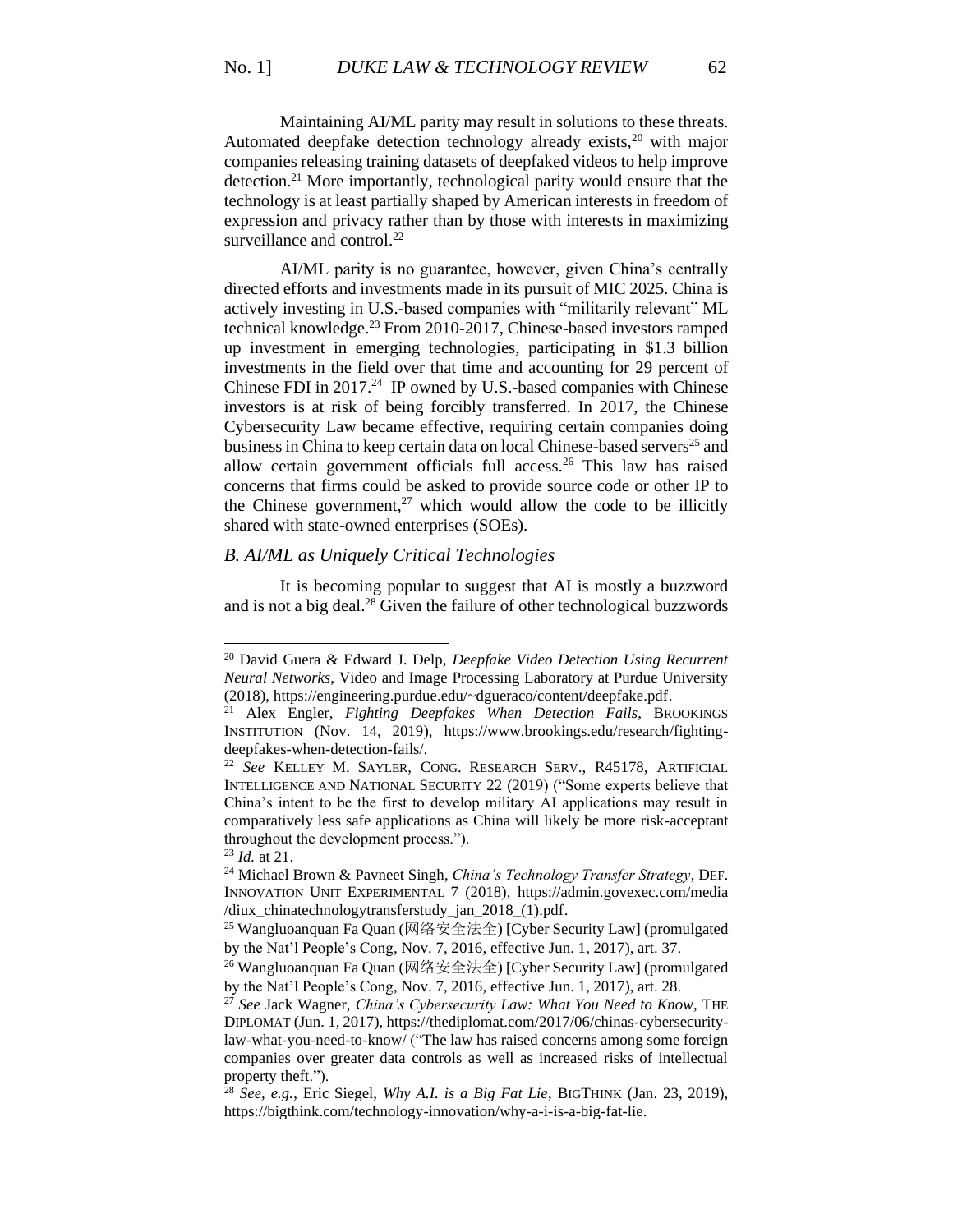to impress—like blockchain<sup>29</sup>—this makes some sense. AI provides ways of doing things better and more quickly, but it does not seem to fundamentally revolutionize the tasks to which it has been applied.

But AI will improve. It is not a bold prediction to say that in twenty years, AI *will* be able to fundamentally revolutionize more tasks, and it will shape those tasks in ways that imbue certain values. Surveillance cameras with built in ML-driven facial recognition technology, for example, seem creepy to some but normal to others. How society chooses to implement technology will define norms for future generations.

Moreover, AI is particularly prone to monopolies. AI is driven by data and data processing. Sorting data into a useful format is frequently difficult, at least for the moment. Moreover, even if we should conquer that problem, the primary barrier to improving AI algorithms is the time it takes to train a model on such a large amount of data. Especially when AI can experiment (such as with human users by showing them different recommendations and incorporating those reactions into the model),<sup>30</sup> organizations that have been around for longer and have more data will usually have the upper hand against market entrants. Thus, should China or the U.S. gain a strategic advantage against the other, it may prove difficult for one to dislodge the other.

# II. EXISTING LAW

CFIUS may suspend transactions, mergers, or joint ventures resulting in a foreign person having control over any U.S. business if the transaction would pose a risk to national security.<sup>31</sup> At CFIUS's recommendation, the President may then block the transaction permanently.<sup>32</sup> "Covered transactions" are generally outlined by statute, and include those resulting in a foreign person having access to "material nonpublic information,"<sup>33</sup> or have involvement in substantive decisionmaking of U.S. businesses regarding critical infrastructure<sup>34</sup> and critical technologies,<sup>35</sup> or control over a business which has certain sensitive personal data about U.S. citizens.<sup>36</sup> Transactions of certain real estate may also be covered.<sup>37</sup>

CFIUS may review transactions *sua sponte*<sup>38</sup> or because a party to the transaction formally notifies CFIUS in advance and seeks specific

<sup>37</sup> 50 U.S.C. § 4565(a)(4)(C).

<sup>29</sup> *See, e.g.*, Ben Dickson, *Are We in a Blockchain Winter?*, PCMAG (Apr. 6, 2019), [https://www.pcmag.com/commentary/367612/are-we-in-a-blockchain](https://www.pcmag.com/commentary/367612/are-we-in-a-blockchain-winter)[winter.](https://www.pcmag.com/commentary/367612/are-we-in-a-blockchain-winter)

<sup>30</sup> *See* CGP Grey, *How Machines Learn*, YOUTUBE (Dec. 18, 2017), [https://www.youtube.com/watch?v=R9OHn5ZF4Uo.](https://www.youtube.com/watch?v=R9OHn5ZF4Uo)

 $31$  50 U.S.C. § 4565(1)(1).

 $32$  50 U.S.C. § 4565(d)(1).

<sup>33</sup> 50 U.S.C. § 4565(a)(4)(D)(i)(I).

<sup>34</sup> 50 U.S.C. § 4565(a)(4)(D)(i)(III)(bb).

 $35$  50 U.S.C. § 4565(a)(4)(D)(i)(III)(cc).

 $36\,50\,$  U.S.C. §  $4565(a)(4)(D)(i)(III)(aa)$ .

<sup>38</sup> 50 U.S.C. § 4565(b)(1)(D) .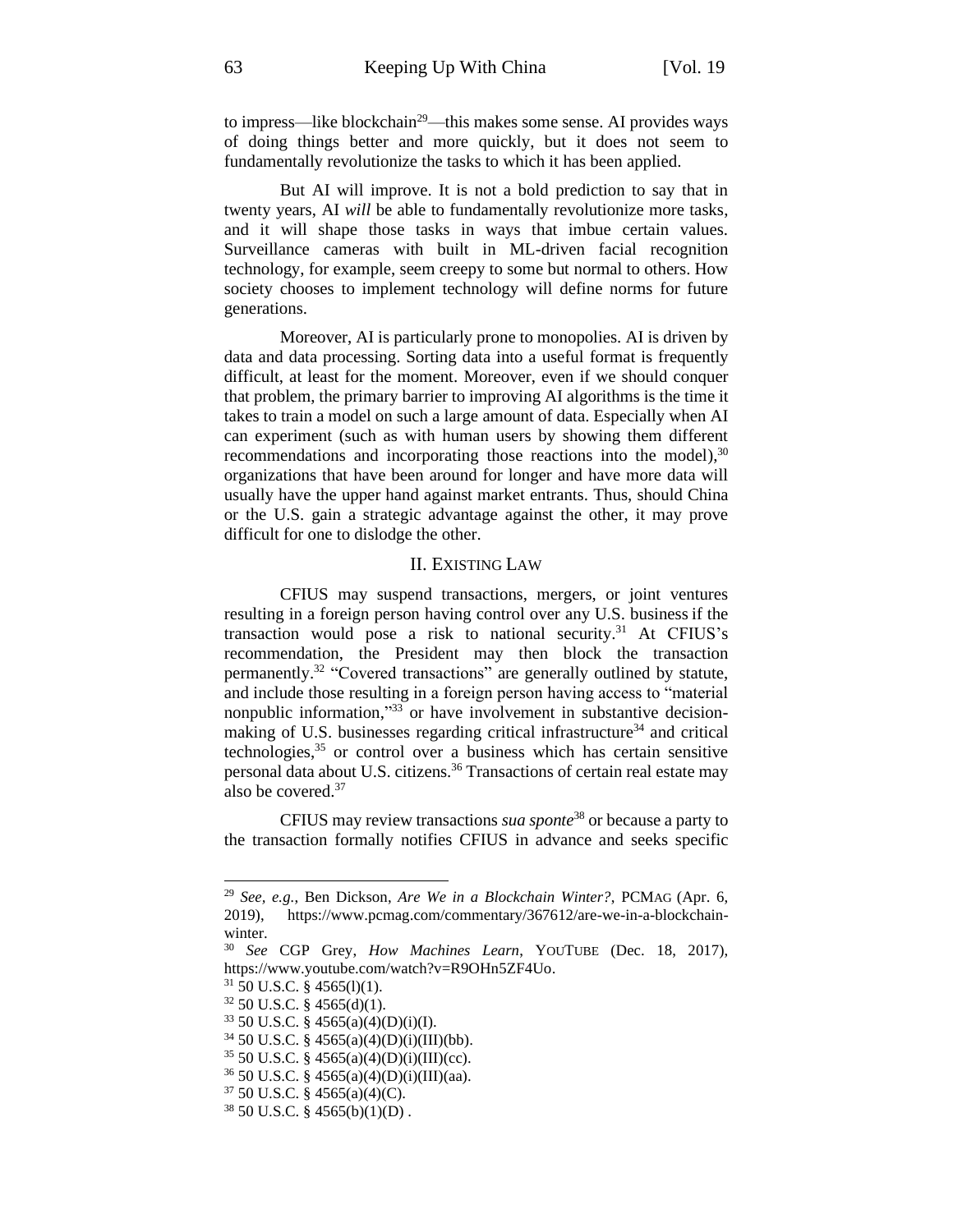approval.<sup>39</sup> Once CFIUS approves a transaction for which approval was specifically sought, it may not be re-reviewed.<sup>40</sup>

<span id="page-5-0"></span>The Foreign Investment Risk Review Modernization Act (FIRRMA) in 2018 substantially expanded CFIUS's authority in important ways.<sup>41</sup> Major changes included allowing the Committee to treat investors from specified countries differently,<sup>42</sup> allowing it to promulgate rules requiring mandatory filing for certain transactions, $43$  and broadening the scope of the Committee's purview to include certain real estate and personally identifiable data relating to U.S. citizens.<sup>44</sup> FIRRMA also provided for a \$20 million expansion of CFIUS's appropriation, presumably to handle its newly-delegated authority and prominence as a newfound centerpiece of national security law.<sup>45</sup>

## *A. Legislative History*

Established in 1975 pursuant to an Executive Order, President Ford created CFIUS to address concerns that certain investments by OPEC members were politically rather than economically motivated.<sup>46</sup> The Order focused on data collection and descriptive analysis and did not provide the power to impede foreign investment.<sup>47</sup>

In response to concerns that the President lacked authority to collect this sort of data absent legislative mandate, Congress passed the International Investment Survey Act of 1976 to give the President the ""clear and unambiguous authority' to collect information on 'international investment.'"<sup>48</sup>

It was not until the 1988 "Exon-Florio" amendment to the Defense Production Act that Congress delegated to the President the authority to block certain acquisitions of U.S. businesses.<sup>49</sup> The President could only exercise that authority, however, if "(1) other U.S. laws were inadequate or inappropriate to protect the national security and (2) 'credible evidence' existed that the foreign interest exercising control might take action that threatened to impair U.S. national security."<sup>50</sup>

The most dramatic change in CFIUS's statutory authority came with the passage of the Foreign Investment and National Security Act of 2007 (FINSA), which, among other changes, drastically broadened the number of transactions covered by adding to the list of factors which

 $42$  50 U.S.C. § 4565(a)(4)(E).

<sup>39</sup> 50 U.S.C. § 4565(b)(1)(C).

<sup>40</sup> 31 C.F.R. § 800.601 (2019).

<sup>41</sup> *See* JAMES K.JACKSON, CONG. RESEARCH SERV., R33388, THE COMMITTEE ON FOREIGN INVESTMENT IN THE UNITED STATES (CFIUS) 2 (Feb. 14, 2020).

<sup>43</sup> John S. McCain National Defense Authorization Act for Fiscal Year 2019, Pub. L. 115–232 § 1706, 132 Stat. 1636, 2184 (2018).

 $44$  50 U.S.C. § 4565(a)(4)(C).

<sup>45</sup> *See* JACKSON, *supra* note [41,](#page-5-0) at 12.

<sup>46</sup> *Id.* at 4.

<sup>47</sup> *Id.* at 5–6.

<sup>48</sup> *Id.* at 6.

<sup>49</sup> *Id.* at 7.

<sup>50</sup> *Id.*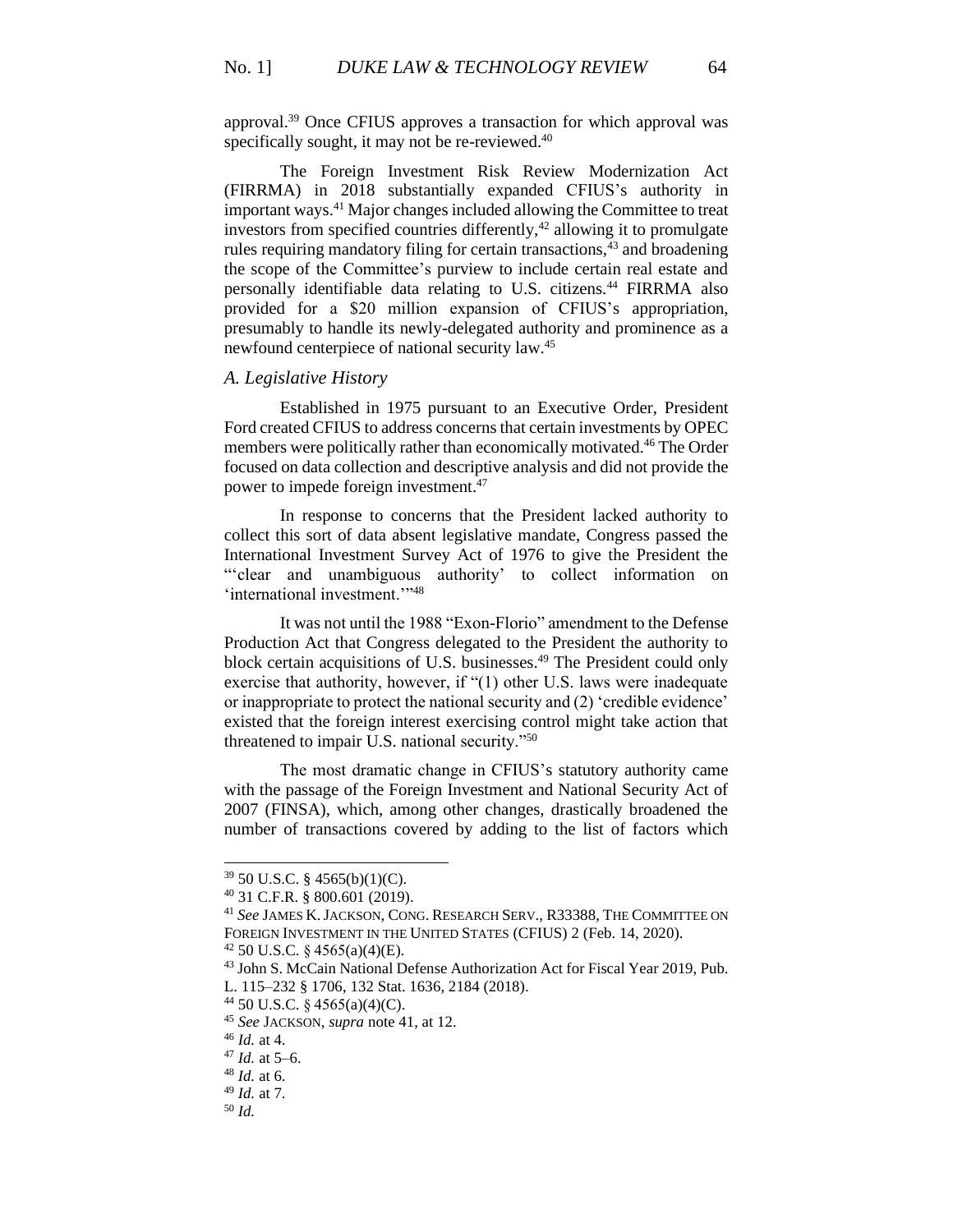CFIUS could use to determine if a transaction impaired national security.<sup>51</sup> New factors added by the 2007 law included effects on "critical infrastructure" or "critical technologies," as well as "such other factors as the President or the Committee determine to be appropriate." <sup>52</sup> FINSA also created measures intended to boost transparency and reporting to Congress.<sup>53</sup>

Congress enacted the Export Control Reform Act of 2018 (ECRA) along with FIRRMA. The ECRA places export controls on products which are identified as "foundational and emerging technologies" and "essential to the national security of the United States." <sup>54</sup> Acquisitions of businesses with products subject to controls under this provision of the ECRA are then incorporated by reference as "critical technologies" subject to CFIUS review.<sup>55</sup> While existing export control provisions cover software like encryption tools,<sup>56</sup> there is no general limitation on the export of AI/ML algorithms.

## *B. Final Rules*

<span id="page-6-0"></span>In September 2019, Treasury proposed permanent rules to replace the pilot program.<sup>57</sup> These rules became effective in February 2020.

Most relevant to this note's proposal is the rules' creation of an investor whitelist. FIRRMA required the Committee to define what a "foreign person" means and to "limit the application of such clauses to the investments of certain categories of foreign persons."<sup>58</sup> When the rules were initially proposed, they did not specify exempted countries.<sup>59</sup> Rather, they left the list to a vote of CFIUS members.<sup>60</sup>

The House Financial Services Committee criticized this decision. In their October 2019 letter, the House Committee's leadership wrote to express their desire that "many U.S. allies, including NATO and non-NATO partners, should remain unaffected by FIRRMA's expansion," and

<sup>51</sup> JACKSON*, supra* note [41,](#page-5-0) at 10.

 $52$  50 U.S.C. § 4565(f)(11). If this seems overbroad to the point of making the other factors redundant, that's because it is overbroad. To borrow a phrase from a commentator, "[t]he Committee's legal mandate is replete with discretion." David Zaring, *CFIUS as Congressional Notification Service*, 83 S. CAL. L. REV. 81, 84 (2009). FINSA's broadening of the scope of transactions covered by CFIUS is a possible legislative reaction to CFIUS's failure to intervene in a purchase of six U.S. ports by Dubai Ports World in 2006. *See* JACKSON, *supra* note [41,](#page-5-0) at 4.

<sup>53</sup> *See* JACKSON, *supra* note [41,](#page-5-0) at 10.

<sup>54</sup> 50 U.S.C. § 4817(a).

<sup>55</sup> 50 U.S.C. § 4565(a)(6)(A)(vi).

<sup>56</sup> 15 C.F.R. § 742.15.

<sup>57</sup> Provisions Pertaining to Certain Investments in the United States by Foreign Persons, 84 Fed. Reg. 50,174 (Sep. 24, 2019) [hereinafter Notice] (to be codified at 31 C.F.R. pt. 800).

<sup>58</sup> 50 U.S.C. § 4565(a)(4)(E).

<sup>59</sup> Notice, *supra* not[e 57,](#page-6-0) at 50,179.

<sup>60</sup> *Id.*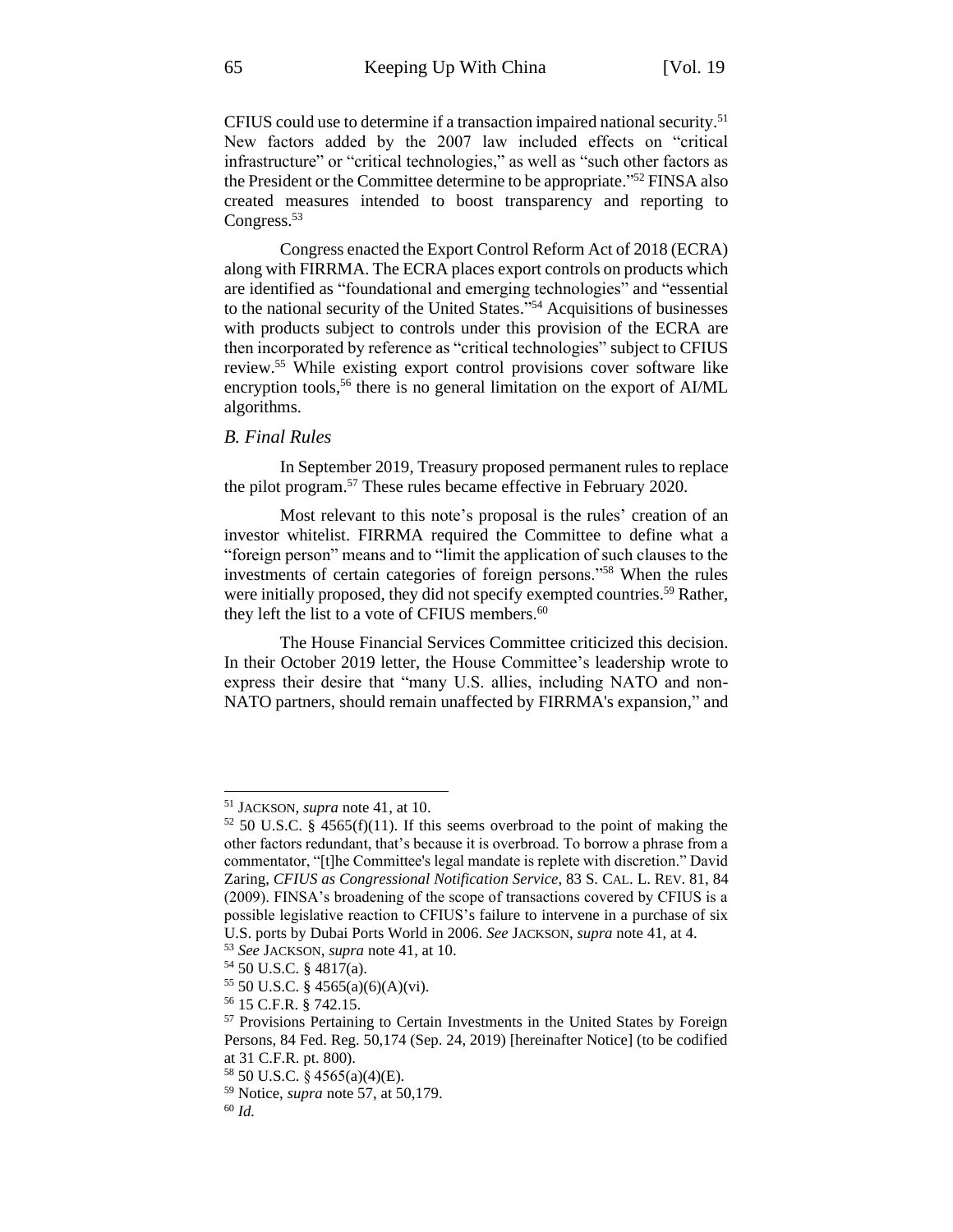<span id="page-7-1"></span>urged the Committee to establish a list as soon as possible.<sup>61</sup> In response, the Committee has "initially selected" Australia, Canada, and the United Kingdom as excepted foreign states, $62$  implying that more additions may be made.

<span id="page-7-0"></span>Comments submitted on the proposed rules argued that the mandatory filing requirements were onerous and made investors more hesitant<sup>63</sup> and businesses more inclined to exclude foreign investors when possible. <sup>64</sup> The comments argued that this burden would be particularly heavy in fields like biotechnology and venture capital, where deals and technology move very quickly.<sup>65</sup>

Direct impacts on Chinese FDI are already becoming clear. Chinese venture investment declined in the U.S. during the first half of 2019, about 27 percent over the preceding two quarters. <sup>66</sup> However, some commentators have noted that "CFIUS appears ill-equipped to police the venture-capital industry,"<sup>67</sup> raising questions about compliance rates in industries related to AI and ML technologies.

There is a clear desire among stakeholders for categorical rules and regulatory certainty. Of all the submissions during the public comment period,<sup>68</sup> by far the most common request was for the Committee to act quickly to add their preferred country to the whitelist.<sup>69</sup> Others did not explicitly request a country to be added to the whitelist, but rather requested published criteria so they could understand what guidelines

<sup>67</sup> *Id.*

<sup>61</sup> H. COMM. ON FIN. SERVICES, HOUSE LETTER TO SECRETARY MNUCHIN ON FIRRMA DRAFT RULES 2 (Oct. 17, 2019), [https://www.regulations.gov](https://www.regulations.gov/) /document?D=TREAS-DO-2019-0008-0065.

<sup>&</sup>lt;sup>62</sup> Provisions Pertaining to Certain Investments in the United States by Foreign Persons, 85 Fed. Reg. 3,112, 3,116 (Jan. 17, 2020) (to be codified at 31 C.F.R. pt. 800).

<sup>63</sup> *See, e.g.*, SHEARMAN & STERLING, Comment on Proposed Rule NPRM Part 800 – Provisions Pertaining to Certain Investments in the United States by Foreign Persons 2 (Oct. 17, 2019), http://www.regulations.gov/document?D=TREAS-DO-2019-0008-0054 (noting the proposed rule creates "a strong incentive for Japanese companies to exclude non-Japanese nationals from a non-excepted foreign state in order to avoid a mandatory CFIUS filing"). <sup>64</sup> *Id.*

<sup>65</sup> *See* Genentech, Inc., Comments on the Proposed Provisions Pertaining to Certain Investments in the United States by Foreign Persons 3 (Oct. 16, 2019), https://www.regulations.gov/document?D=TREAS-DO-2019-0008-0051.

<sup>66</sup> Heather Somerville, *China Investors Keep Making Deals in Silicon Valley Amid Washington Pushback*, WALL ST. J. (Oct. 28, 2019), [https://www.wsj.com](https://www.wsj.com/) /articles/chinese-investors-u-s-tech-entrepreneurs-continue-to-make-deals-11572275105.

<sup>68</sup> Your author has read all of them. The volume of well-drafted and almost certainly well-compensated comments makes clear the need for disinterested commentary on the subject.

<sup>69</sup> *See, e.g.*, SHEARMAN & STERLING, *supra* note [63.](#page-7-0)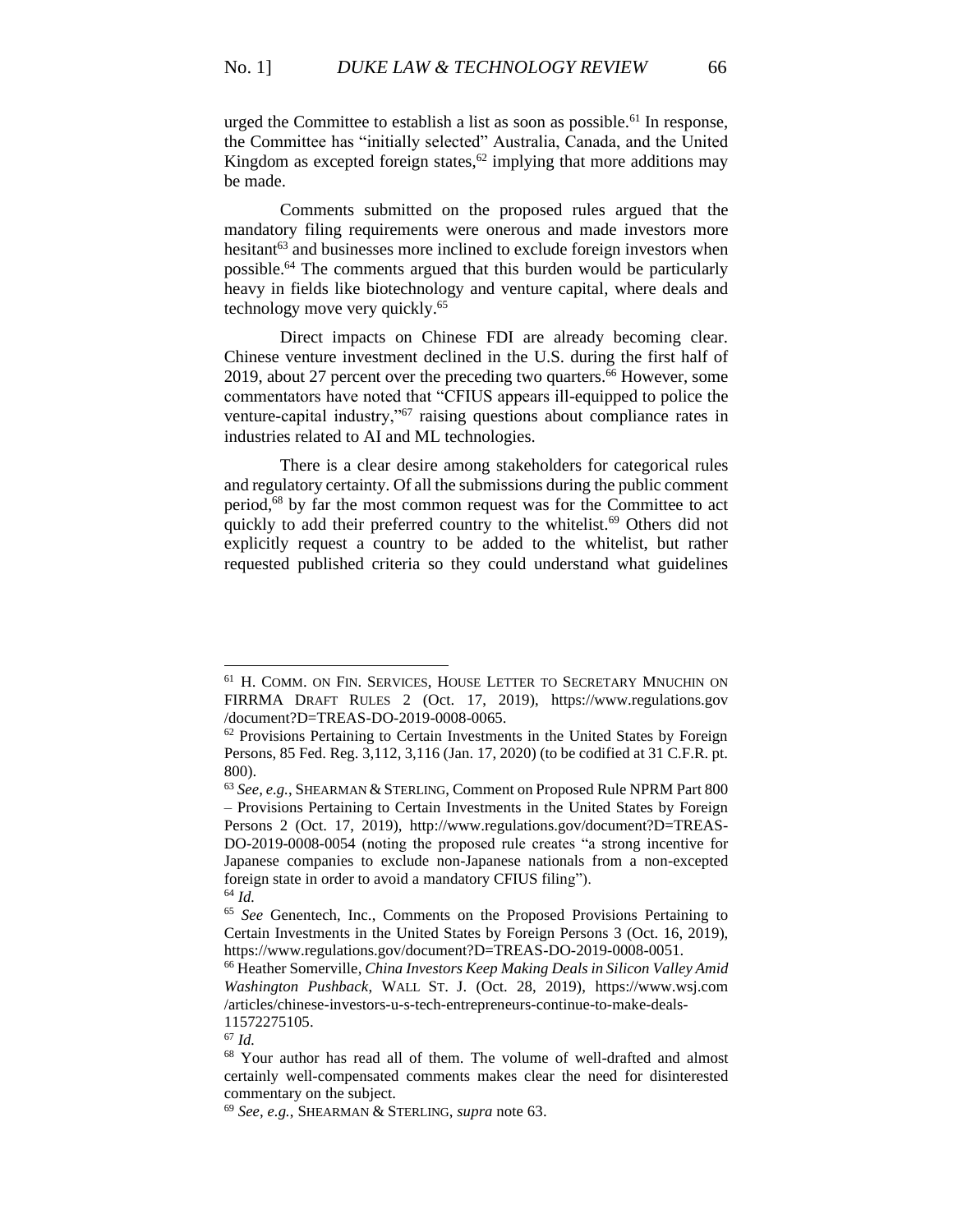needed to be met to be on the whitelist.<sup>70</sup> This reflects a larger desire for transparency which partly motivates this paper's proposal.

# *C. Ralls and Other Limitations on Authority of CFIUS*

<span id="page-8-0"></span>Some commentators note that the law covers "potentially tens of thousands [of transactions] each year."<sup>71</sup> But "[w]hile CFIUS's reach is broad, it is not infinite."<sup>72</sup> What limitations exist?

<span id="page-8-1"></span>The constitution provides some constraint, explored for the first and only time by a court in *Ralls Corporation v. Committee on Foreign Investment in the United States*. <sup>73</sup> Ralls was a U.S.-based company owned by two Chinese nationals. In 2012, Ralls purchased four companies with assets allowing development of wind farms in Oregon within restricted airspace and near a bombing zone maintained by the U.S. Navy.<sup>74</sup> Ralls then notified the Committee of the acquisition and responded to several questions but was never informed of the significance of CFIUS's inquiries. <sup>75</sup> In the following months, the Committee ordered Ralls to suspend the wind farm's development and conducted an investigation.<sup>76</sup> After the investigation and finding that Ralls "might take action that threatens to impair the national security of the United States," the President issued a divestment order which required Ralls to sell its interest in the wind farms.<sup>77</sup>

Ralls contended that, under the Due Process Clause,<sup>78</sup> it was entitled to know the grounds on which CFIUS made its decision and be given the opportunity to present its side to the Committee. A three-judge panel of the D.C. Circuit agreed: its 2014 opinion held that "due process requires, at the least, that an affected party be informed of the official action, be given access to the unclassified evidence on which the official actor relied and be afforded an opportunity to rebut that evidence."<sup>79</sup>

*Ralls* has come under fire from multiple sides. Some argue that it requires the executive to surrender information that should properly be

<sup>70</sup> *See, e.g.*, Nancy McLernon, *Comments on Provisions Pertaining to Certain Investments in the United States by Foreign Persons, 84 Fed. Reg. 50,174 and Provisions Pertaining to Certain Transactions by Foreign Persons Involving Real Estate in the United States, 84 FR 50214*, ORG. FOR INT'L INVESTMENT 2 (Oct. 17, 2019), https://www.regulations.gov/document?D=TREAS-DO-2019-0008- 0048.

<sup>71</sup> Farhad Jalinous et al., *CFIUS Reform Becomes Law: What FIRRMA Means for Industry*, WHITE & CASE 2 (2018), [https://www.whitecase.com](https://www.whitecase.com/) /sites/whitecase/files/files/download/publications/cfius-reform-becomes-lawwhat-firrma-means-for-industry.pdf.

<sup>72</sup> *U.S. Export Controls and the Committee on Foreign Investment in the United States (CFIUS) Before the H. Comm. on Foreign Affairs*, 115th Cong. 2 (2018) (statement of Hon. Marco Mancuso, Senior Visiting Fellow, Hudson Institute). <sup>73</sup> 758 F.3d 296 (D.C. Cir. 2014).

<sup>74</sup> *Id.* at 304.

<sup>75</sup> *Id.* at 305.

<sup>76</sup> *Id.*

<sup>77</sup> *Id.* at 306.

<sup>78</sup> *Ralls Corp.* 758 F.3d, at 306.

<sup>79</sup> *Id.* at 319.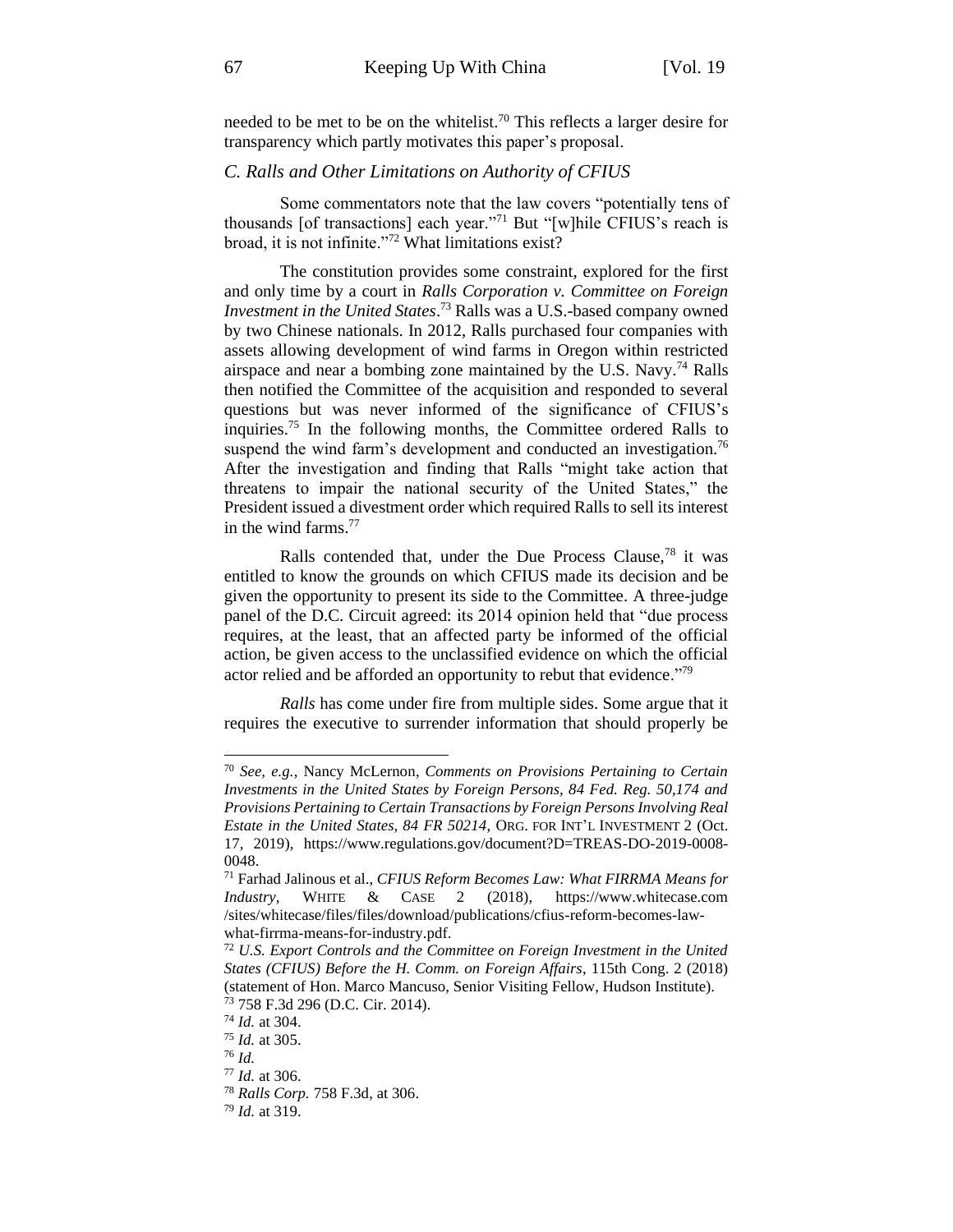<span id="page-9-0"></span>subject to executive privilege and part of the executive's inherent authority to maintain international relations. $80$  Other commentators suggest that *Ralls* does not do enough to protect property interests.<sup>81</sup>

The other major limitation on CFIUS's authority over covered transactions is its own rules. As one commentator remarks, "[t]he negotiated solution [to CFIUS's expansive authority] appears to be deferring to CFIUS to 'prescribe regulations' ...."82

## <span id="page-9-1"></span>III. CREATING CATEGORICAL RULES PROHIBITING CERTAIN INVESTMENT

## *A. Proposal*

CFIUS should adopt rules that block Chinese investors from acquiring ownership interests in U.S. companies if that ownership would allow access to material nonpublic technical knowledge in AI/ML. This approach is a categorical blacklist, as opposed to the individualized, *ad hoc* assessments in current practice.

### *B. Statutory Authorization for the Proposal*

CFIUS has statutory authority to implement a categorical prohibition like the one proposed. FIRRMA explicitly authorizes the Committee to single out an individual country for greater scrutiny, $83$  such as China in this proposal. In fact, in commenting on the existing proposed rules, a letter from the House Committee on Financial Services noted that "Treasury has opted for a so-called white list interpretation instead of a black list [sic]," but that "such an approach is not compulsory under FIRRMA."<sup>84</sup> Rather, the law merely requires Treasury to define what a "foreign person" means and to "limit the application of such clauses to the investments of certain categories of foreign persons,"<sup>85</sup> which it has chosen to do through an as-yet-to-be-promulgated whitelist. This paper argues in favor of a blacklist approach.

## *C. Categorical Rules and Ralls*

A categorical rule like the one offered here could be subject to challenge on the grounds that *Ralls* procedural due process<sup>86</sup> requires an individualized assessment of each blocked transaction.

<sup>80</sup> *See* Christopher M. Fitzpatrick, *Where* Ralls *Went Wrong: CFIUS, the Courts,*  and the Balance of Liberty and Security, 101 CORNELL L. REV. 1087, 1111 (2016). <sup>81</sup> *See* Yang Wang, *Incorporating the Third Branch of Government Into U.S. National Security Review of Foreign Investment*, 38 HOUS. J. INT'L L., 323, 345 (2016).

<sup>82</sup> Jalinous, *supra* note [71,](#page-8-0) at 2.

<sup>83</sup> *See* 50 U.S.C. § 4565(a)(4)(E). The proposed rules currently under consideration do not use this authority to target any particular country. *See*  CATHLEEN D. CIMINO-ISAACS & JAMES K. JACKSON, CONG. RESEARCH SERV., IF11334, CFIUS: NEW FOREIGN INVESTMENT REVIEW REGULATIONS 2 (2019).

<sup>84</sup> H. COMM. ON FIN. SERVICES, *supra* note [61.](#page-7-1)

 $85$  50 U.S.C. § 4565(a)(4)(E).

<sup>&</sup>lt;sup>86</sup> Ralls is the controlling precedent as challenges to CFIUS actions must be brought in the D.C. Circuit. *See* 50 U.S.C. § 4565(e)(2).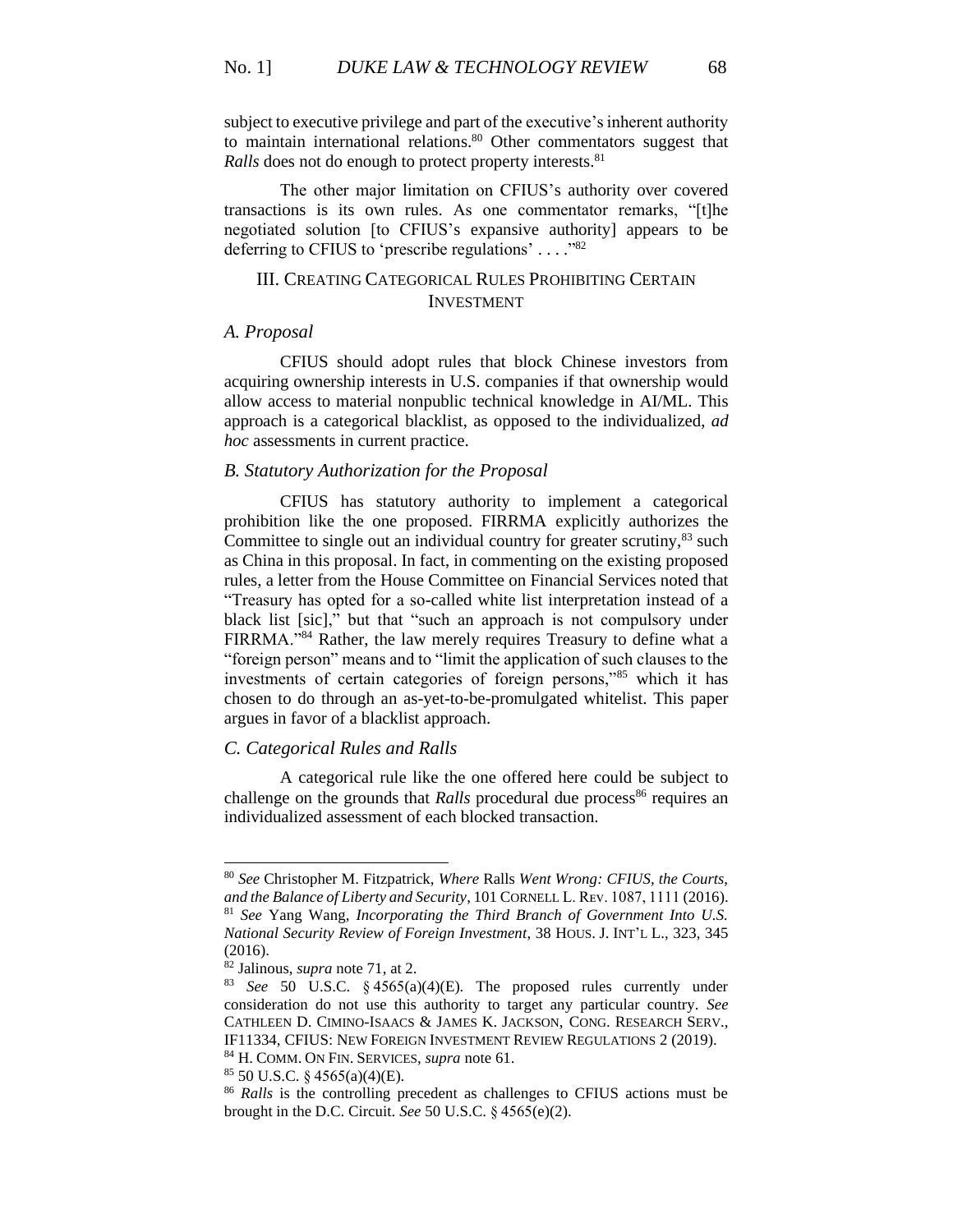Certain factors not present in *Ralls* would act in the government's favor in a new case, however. The *Ralls* Court mentioned, <sup>87</sup> and it has been widely noted in the literature,<sup>88</sup> that the government in that case simply did not raise the issue of executive privilege until oral arguments at the appellate level.<sup>89</sup> This oversight may have left a persuasive argument unexplored. Additionally, the enactment of FIRRMA four years after *Ralls*  decidedly reaffirmed Congress' intent to delegate substantial power to the Committee. Given the broad language of FIRRMA, it is difficult to imagine what actions might be beyond the power Congress intended to delegate.

A strong analogy exists between the discretion given to CFIUS to identify national security risks and the President's authority under the International Emergency Economic Powers Act (IEEPA) to declare emergencies. In the leading case on the subject, *Dames & Moore v. Regan*, the Court was unbothered by the infringement on economic liberty by the President's powers under IEEPA.<sup>90</sup>

The *Ralls* court was able to distinguish *Dames & Moore* by noting that the transaction in *Ralls* had already been completed, and thus the property right had been fully vested.<sup>91</sup> But a categorical rule like this proposal would bar future transactions, where property rights had not yet been vested. The critical distinction drawn by the *Ralls* Court would not be possible in a future review of this paper's proposal.

## *D. Discussion*

<span id="page-10-1"></span><span id="page-10-0"></span>China has consolidated control of the majority of market share in many sectors, including drones,  $92$  telecom equipment,  $93$  surveillance cameras,<sup>94</sup> and internet-of-things devices.<sup>95</sup> These categories of devices have serious privacy and data security concerns.<sup>96</sup> The Department of

<sup>87</sup> *Ralls Corp.,* 758 F.3d at 320–21.

<sup>88</sup> *See* Fitzpatrick, *supra* note [80,](#page-9-0) at 1109 (noting that "the precedent that the President set by releasing such a vast amount of information is problematic because it represents a surrender to the judiciary's interference in the CFIUS process").

<sup>89</sup> *Ralls Corp*., 758 F.3d at 319.

<sup>90</sup> *See* Dames & Moore v. Regan, 453 U.S. 654 (1981).

<sup>91</sup> *See Ralls Corp.*, 758 F.3d at 316 (noting that "Ralls's state-law property rights fully vested upon the completion of the transaction, meaning due process protections necessarily attached").

<sup>92</sup> Schroth, *supra* note [5.](#page-1-1)

<sup>93</sup> John Chen et al., *China's Internet of Things*, U.S.-CHINA ECONOMIC AND SECURITY REVIEW COMMISSION 1 (2008), [https://www.uscc.gov/sites](https://www.uscc.gov/sites/default/files/Research/SOSi_China) [/default/files/Research/SOSi\\_China's%20Internet%20of%20Things.pdf.](https://www.uscc.gov/sites/default/files/Research/SOSi_China)

<sup>94</sup> Paul Mozur et al., *Made in China, Exported to the World: The Surveillance State*, N.Y. TIMES (Apr. 24, 2019), [https://www.nytimes.com/2019/](https://www.nytimes.com/2019/04/24/technology/ecuador-surveillance-cameras-police-government.html) [04/24/technology/ecuador-surveillance-cameras-police-government.html.](https://www.nytimes.com/2019/04/24/technology/ecuador-surveillance-cameras-police-government.html) <sup>95</sup> Chen, *supra* note [93.](#page-10-0)

<sup>&</sup>lt;sup>96</sup> See id. at 128 (noting that "[t]he Chinese government has given itself nearly unchecked legal powers to harness the data and supply chains of Chinese civilian firms for uses ranging from espionage to offensive operations" which "creates the potential for an unresolved critical tension between the commercial interests of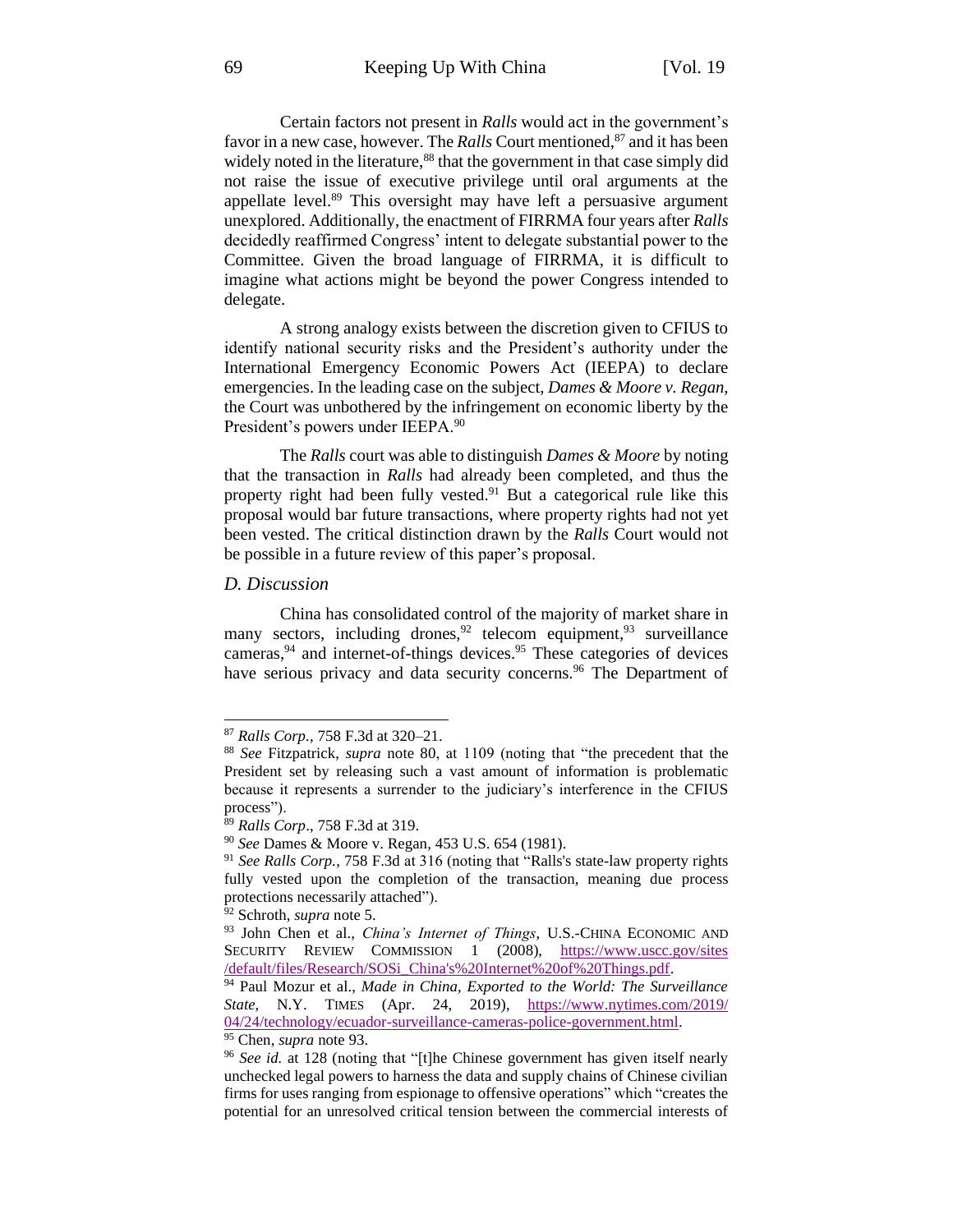Defense is spending millions to reignite domestic innovation and manufacturing in these sectors, and these technologies are relatively straightforward to manufacture and design. Conversely, AI/ML technologies are particularly vulnerable to runaway leaders. Many AI/ML solutions interact with huge quantities of data and improve as they are used.<sup>97</sup> This creates a kind of network effect that entrenches the front runner. If China pulls ahead, the U.S. may never catch up.<sup>98</sup>

1. Economic Impacts.

The benefits of FDI are well established and vital to the continued growth of the U.S. economy.<sup>99</sup> Failing to "consistently attract sufficient (benign) FDI into the U.S. would present a long-term, systemic national security risk."<sup>100</sup> Beyond the macro effects, however, are the micro effects on individual businesses. Blocking all non-passive FDI in ML technology will almost certainly reduce short-run innovation. Some commentators have suggested that this might send technical expertise away from Silicon Valley and to China.<sup>101</sup>

<span id="page-11-0"></span>The premise of this note is, however, is that FDI is *already* driving the U.S. inexorably towards that end. FDI will merely ensure a future monopoly over high-end ML technology via forced technology transfers. That monopoly would have a chilling effect on innovation, as cheaper and better foreign products flood the U.S. market but with no way for U.S. companies to build on these products. This note's proposal for a categorical rule would engender the creation and maintenance of a selfsustaining cycle of innovation instead of allowing IP to be slowly siphoned away.

Moreover, Chinese FDI accounts for a relatively limited portion of total investment stock. In 2017, FDI into the United States exceeded \$4

Chinese firms wishing to sell IoT products in the United States and the security and privacy of U.S. citizens").

<sup>97</sup> *See* Matt Turck, *The Power of Data Network Effects*, MATTTURCK.COM (Jan. 4, 2016),<https://mattturck.com/the-power-of-data-network-effects/> (noting that "the more users use your product, the more data they contribute; the more data they contribute, the smarter your product becomes").

<sup>98</sup> China already enjoys a substantial lead in data collection and availability due to lax privacy protections. *See* Natalie Sherman, *Is China gaining an edge in artificial intelligence?,* BBC (Nov. 12, 2019), [https://www.bbc.com/](https://www.bbc.com/news/business-50255191)  [news/business-50255191](https://www.bbc.com/news/business-50255191) ("'If the government decides that it's going to have country-wide electronic medical records . . . then it's going to happen.'" (quoting Tom Mitchell)).

<sup>99</sup> *See* John K. Mullen & Martin Williams, *Foreign Direct Investment and Regional Economic Performance*, 58 KYKLOS 265, 279 (2005) ("We find that inward foreign investment plays a strong, vital role in regional economic activity.").

<sup>100</sup> Mancuso, *supra* note [72.](#page-8-1)

<sup>101</sup> *See* Justin Shields*,* Note, *Smart Machines and Smarter Policy: Foreign Investment Regulation, National Security, and Technology Transfer in the Age of Artificial Intelligence*, 51 J. MARSHALL L. Rᴇᴠ. 279, 298 (2018) ("U.S. regulatory action also has the potential to deprive the U.S. AI industry of knowledge inputs from Chinese firms and Chinese talent that can increase the competitiveness of the industry.").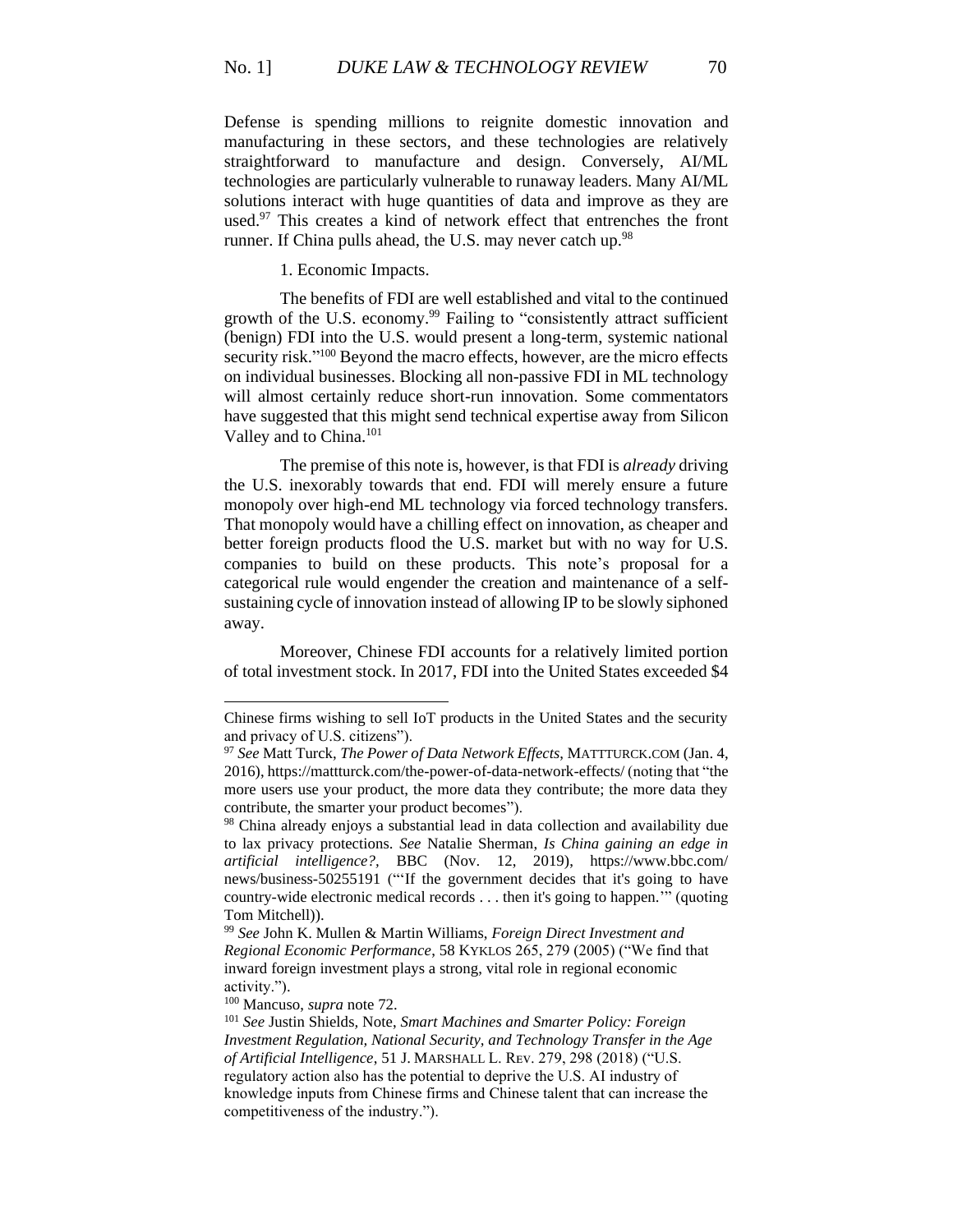trillion.<sup>102</sup> Of that amount, 84 percent was by European, Canadian, and Japanese investors,<sup>103</sup> traditional allies which would likely be considered excepted countries under the Committee's whitelist.

As tensions have risen between the U.S. and China in recent years, commentators have begun to fear the "The Great Decoupling."<sup>104</sup> Decoupling refers to the bifurcation of economies, social structures, and technological development in a way reminiscent of the Cold War.

The decoupling has already begun; indeed, China and the U.S. have never been fully coupled. The Great Firewall, for example, has made American tech giants largely powerless to achieve the market dominance that they have seen elsewhere in the world.<sup>105</sup> Social media networks, usually driven by network effects, <sup>106</sup> are likewise powerless as China has walled itself off to promote its domestic alternatives.<sup>107</sup>

While the transitionary period away from reliance on Chinese FDI may cause market headwinds, the U.S. should be able to mitigate the effects of decoupling and avoid isolating itself. It must reinvest in its allies. It could do so through a "multilateral regime under which firms subject to potential government influence in their corporate decision-making must demonstrate their 'eligibility' to engage in outbound M&A."<sup>108</sup> This could take the form of categorical rules providing for a whitelist, as in the Committee's proposed rules.

<sup>102</sup> DANIEL J. IKENSON, ECONOMIC BEDROCK: HOW INTERNATIONAL COMPANIES BOOST AMERICA'S ECONOMIC ADVANTAGE 2 (2018), [http://ofii](http://ofii-docs.ofii.org/dmfile/Economic-Bedrock-Report_Final.pdf)[docs.ofii.org/dmfile/Economic-Bedrock-Report\\_Final.pdf.](http://ofii-docs.ofii.org/dmfile/Economic-Bedrock-Report_Final.pdf) <sup>103</sup> *Id.*

<sup>104</sup> Mario Mancuso et al., *3 Policy Developments to Watch as US-China Divide Grows*, Lᴀᴡ360 (Oct. 9, 2019)[, https://www.law360.com/articles/1208004/3](https://www.law360.com/articles/1208004/3-policy-developments-to-watch-as-us-china-divide-grows) [policy-developments-to-watch-as-us-china-divide-grows.](https://www.law360.com/articles/1208004/3-policy-developments-to-watch-as-us-china-divide-grows)

<sup>105</sup> *See* Robin Wauters, *China Blocks Access To Twitter, Facebook After Riots*, TECHCRUNCH (Jul. 7, 2009), [https://techcrunch.com/2009/07/07/china-blocks](https://techcrunch.com/2009/07/07/china-blocks-access-to-twitter-facebook-after-riots/)[access-to-twitter-facebook-after-riots/](https://techcrunch.com/2009/07/07/china-blocks-access-to-twitter-facebook-after-riots/) (noting that both Facebook and Twitter were blocked after riots in 2009).

<sup>106</sup> *See* Bertand Belvaux, *The Development of Social Media: Proposal for a Diffusion Model Incorporating Network Externalities in a Competitive Environment*, 26 RECHERCHE ET APPLICATIONS EN MARKETING, 7, 17 (2011) ("Consequently, if it has a large market share, the social medium grows more through the network externalities mechanism. If, on the other hand, it has a small market share, it attracts few new adopters.").

<sup>&</sup>lt;sup>107</sup> There is nothing particularly unique about China's ability to create its own social network aside from the Great Firewall, which has left Chinese citizens with no other readily available choices. Other countries such as Egypt and Russia have shown their willingness to limit access to social media. Your author expects similar, localized and country specific social media networks to rise in the coming years, leading to inevitable segmentation. In many ways, the current dominance of western social media platforms in other countries is an anomaly which will likely soon be challenged by the rise of nationalism.

<sup>108</sup> Jeffrey Gordon & Curtis Milhaupt, *China as a "National Strategic Buyer": Towards a Multilateral Regime for Cross-Border M&A*, 2019 COLUM. BUS. L.. REV. 192, 193 (2019).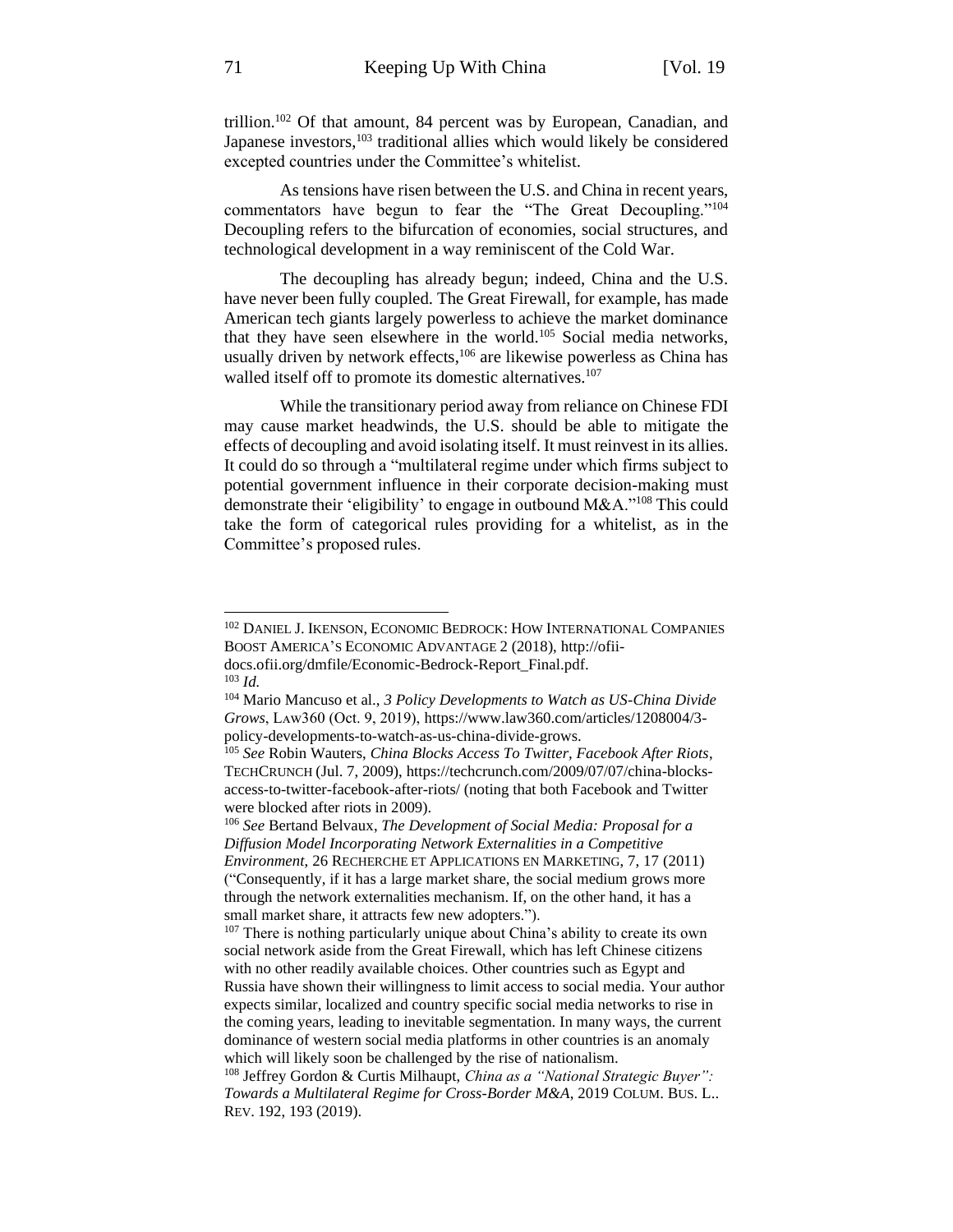#### 2. Transparency

Commentators have noted that "relatively little is known about CFIUS decision-making and the types of evidence that are used."<sup>109</sup> Much to the chagrin of the burgeoning crop of national security lawyers in large firms thriving on this uncertainty, $110$  a bright-line standard prohibiting all transactions of this type would turn an expansive and expensive regulation into a yes-or-no question for all but certain edge cases. This standard would reduce transaction costs dramatically and enable investors to make acquisitions more quickly, without having to wait for CFIUS approval or enduring the uncertainty of not requesting a review.

A categorical approach like the one proposed here would also improve CFIUS's credibility. CFIUS currently appears arbitrary: a survey of Chinese investors in 2016 found that 43 percent thought the CFIUS process was "politically charged."<sup>111</sup> Another 43 percent expressed lack of knowledge: only 13 percent expressed a positive view.<sup>112</sup>

In 2010, CFIUS voted not to block a Russian acquisition of a uranium mining company, Uranium One.<sup>113</sup> It was later revealed that the Clinton Foundation had received various donations from a several involved parties.<sup>114</sup> As it turns out, then-Secretary of State Hillary Clinton was only tangentially involved, and the vote, which involved representatives from many agencies, was unanimous. <sup>115</sup> But those facts have not stopped the issue from being a recurring theme in national discourse years after the events.<sup>116</sup> Categorical rules like the one proposed in this paper would provide regulatory certainty and limit the ground for Uranium One-style controversy.

3. Ethical Development of AI/ML Technology.

Some commentators have suggested that closing off the market would be tantamount to ceding U.S. authority.<sup>117</sup> On the contrary, recent

<sup>109</sup> Wang, *supra* note [81.](#page-9-1)

<sup>110</sup> *See* David Zaring, *Administration by Treasury*, 95 MINN. L. REV.187, 198–99 (2010) (noting that "it is an administrative regime rarely studied by scholars or reviewed by courts, but one that is very lawyered up. Lawyers representing clients before [CFIUS] . . . comprise one of the fastest growing bars in Washington D.C. and New York City, with at least five lawyers from antitakeover specialists Wachtell Lipton recently authoring papers on how to navigate the process.").

<sup>111</sup> Ji Li, *I Came, I Saw, I… Adapted: An Empirical Study of Chinese Business Expansion in the United States and its Legal and Policy Implications*, 36 NW. J. INT'L L. & BUS.143, 178 (2016).

<sup>112</sup> *Id.*

<sup>113</sup> E. Maddy Berg, *A Tale of Two Statutes: Using IEEPA's Accountability Safeguards to Inspire CFIUS Reform,* 118 COLUM L. REV. 1763, 1763–64. <sup>114</sup> *Id.*

<sup>115</sup> *See* Paul Rosenzweig, *Unpacking Uranium One: Hype and Law*, LAWFARE (Oct. 27, 2017), [https://www.lawfareblog.com/unpacking-uranium-one-hype](https://www.lawfareblog.com/unpacking-uranium-one-hype-and-law)[and-law](https://www.lawfareblog.com/unpacking-uranium-one-hype-and-law) (noting that "[i]t is unlikely that Secretary Clinton personally participated in the transaction").

 $^{116}$  *Id.* 

<sup>117</sup> *See* Shields, *supra* note [101,](#page-11-0) at 298.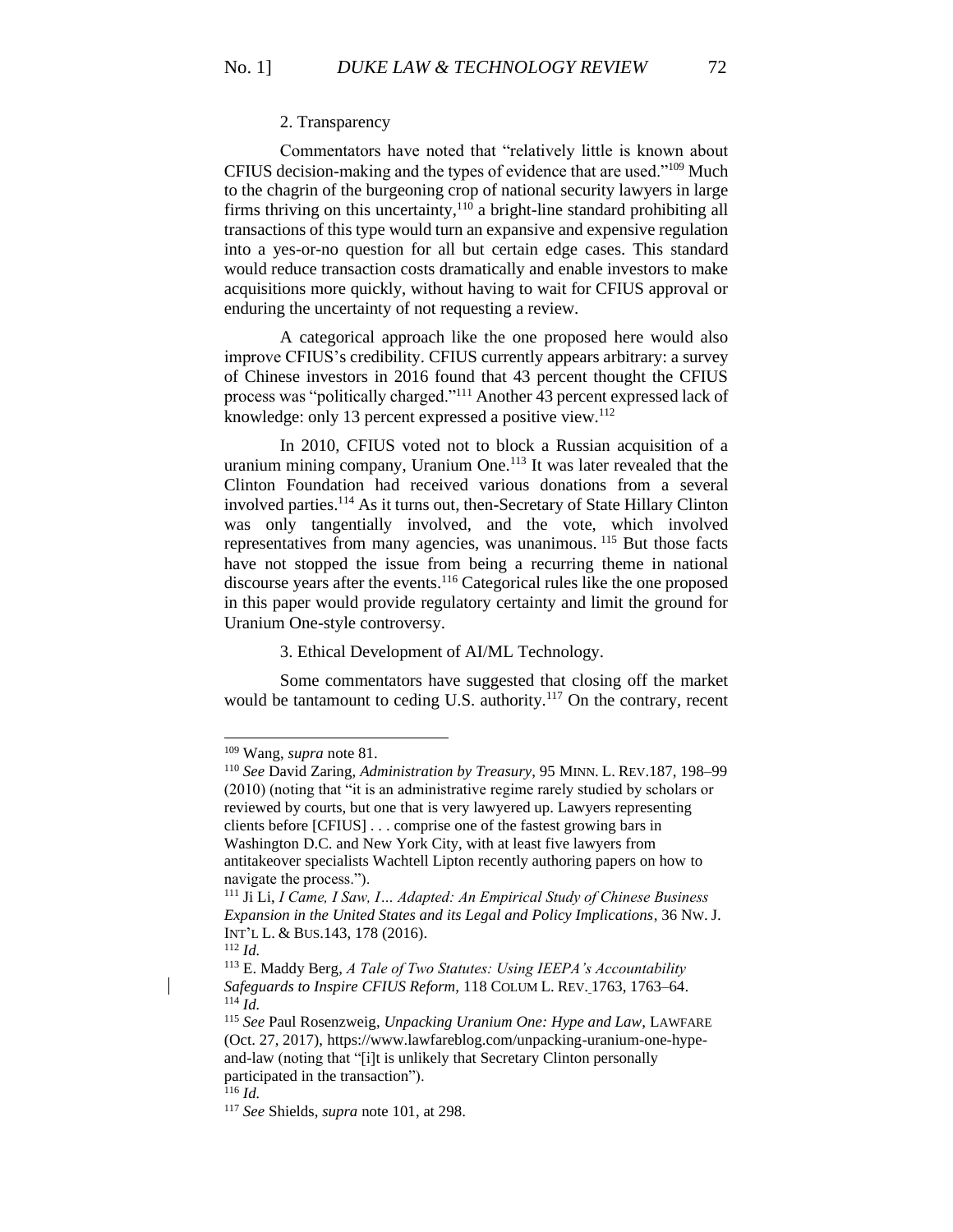experience shows that robust market demand will keep tech companies interested enough to change practices. The General Data Privacy Regulation (GDPR)—which ostensibly applies only within the EU—has forced changes by every major tech company worldwide.<sup>118</sup> Instead of forcing a flight of tech companies from Europe, it has imposed quintessentially European perspectives on data privacy on monolithic tech firms.<sup>119</sup> Limiting investment may create a similar greenhouse in the U.S. where it can exercise ethical leadership. As a Pentagon official noted in a recent press conference:

It's become circular — if you want to make sure that there are ethics principles that are attached to AI, you have to have the AI  $\dots$  [I]f other people have the AI and you don't, then you're already in second place and you can't really do anything about making sure there are ethical principles involved.<sup>120</sup>

#### **CONCLUSION**

AI/ML technologies will shape societies by the values they are programmed to respect. In part because of Chinese anti-competitive practices, the United States has lost the ability to compete in several fields, including commercial drones,<sup>121</sup> surveillance cameras,<sup>122</sup> and some telecom equipment.<sup>123</sup> It would be disastrous if the U.S. lost parity with AI/ML technologies in the same way.

CFIUS, as powerful as it has become, has intervened in only a handful of transactions<sup>124</sup> despite its portrayal by detractors as "shadowy."<sup>125</sup> It has been cautious with its power. But when a clear threat arises, and Congress has delegated power to deal with that threat, a president and her officers must act. China is spending millions of dollars to secure American IP, and those investments drain long-term staying power from the U.S. economy in exchange for short term influxes of cash.

<sup>118</sup> Julian Vigo, *How Tech Culture Has Changed Since The GDPR*, FORBES (May 5, 2019), [https://www.forbes.com/sites/julianvigo/2019/05/05/how-tech](https://www.forbes.com/sites/julianvigo/2019/05/05/how-tech-culture-has-changed-since-the-gdpr/)[culture-has-changed-since-the-gdpr/.](https://www.forbes.com/sites/julianvigo/2019/05/05/how-tech-culture-has-changed-since-the-gdpr/)

<sup>119</sup> *Id.*

<sup>120</sup> Daniel Wilson, *New Ethics Framework May Draw AI Firms To DOD*, LAW360 (Nov. 8, 2019), [https://www.law360.com/articles/1217965/new-ethics-framewo](https://www.law360.com/articles/1217965/new-ethics-framewo%20rk-may-draw-ai-firms-to-dod) [rk-may-draw-ai-firms-to-dod.](https://www.law360.com/articles/1217965/new-ethics-framewo%20rk-may-draw-ai-firms-to-dod)

<sup>121</sup> *See* Schroth, *supra* not[e 5.](#page-1-1)

<sup>122</sup> *See* Chen, *supra* not[e 93.](#page-10-0)

<sup>123</sup> *See* Mozur, *supra* note [94.](#page-10-1)

<sup>124</sup> *See* JAMES K. JACKSON & CATHLEEN D. CIMINO-ISAACS, CONG. RESEARCH SERV., IF10952, CFIUS REFORM: FOREIGN INVESTMENT NATIONAL SECURITY REVIEWS 2 (Oct. 3, 2019) (noting that prior to FIRRMA, the President has used CFIUS to block only five transactions).

<sup>125</sup> *See* Eric Platt, Opinion*, Shadowy US Security Committee Opens New Front with Grindr Sale*, FIN. TIMES (Mar. 29, 2019), [https://www.ft.com/](https://www.ft.com/%20content/1b9ab2b0-51c8-11e9-b401-8d9ef1626294)  [content/1b9ab2b0-51c8-11e9-b401-8d9ef1626294](https://www.ft.com/%20content/1b9ab2b0-51c8-11e9-b401-8d9ef1626294) (characterizing CFIUS as "shadowy").